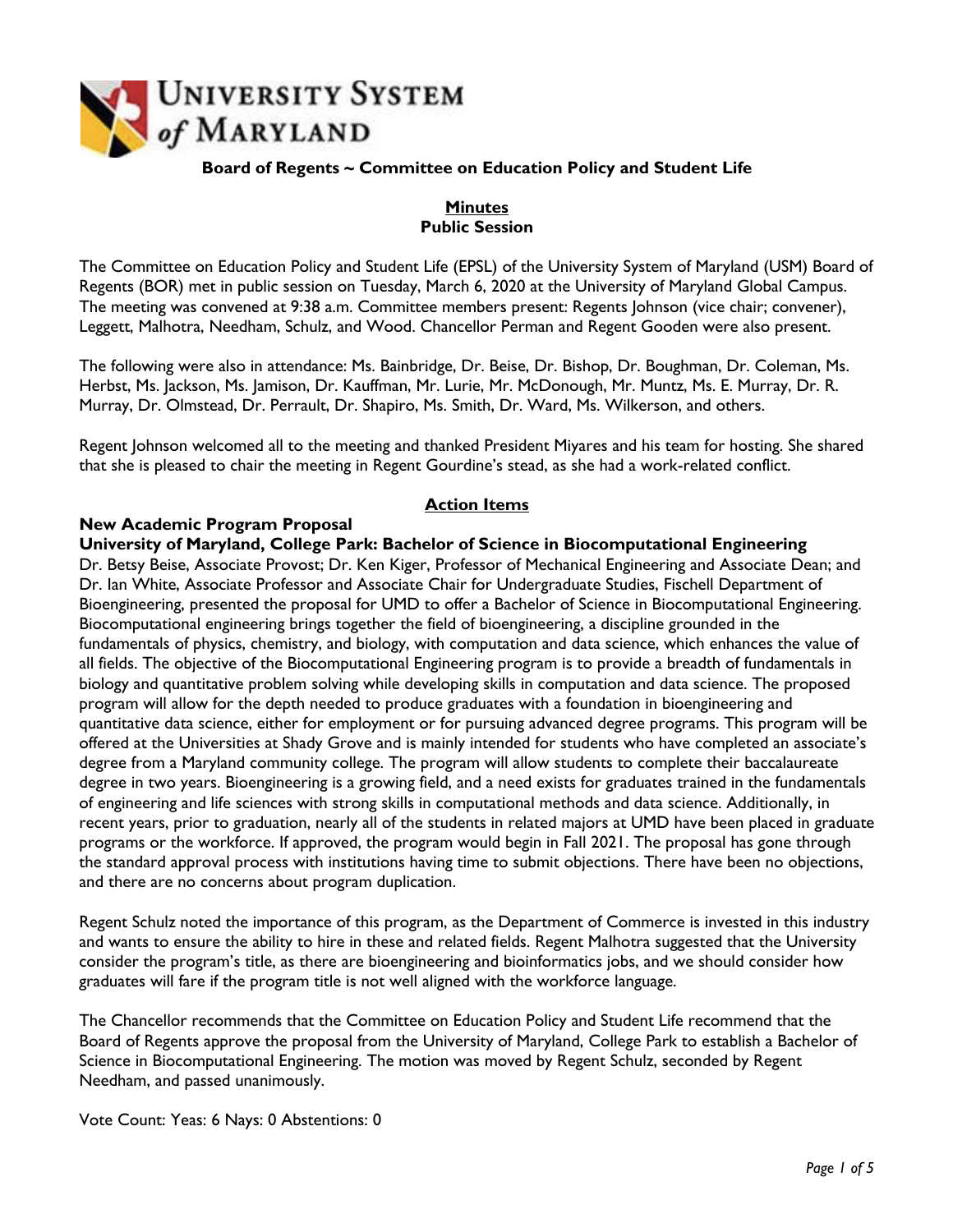## **University of Maryland, College Park: Master of Arts in International Relations**

Dr. Betsy Beise, Associate Provost; Dr. Wayne McIntosh, Professor and Associate Dean, College of Behavioral and Social Sciences; and Dr. Paul Huth, Professor of Government and Politics and Director of the Center for International Development and Conflict Management, presented the proposal for the University of Maryland, College Park to offer a Master of Arts in International Relations. The proposed program would be associated with a large concentration in the Government and Politics degree, and the curriculum would include coursework in international political economy, international security, international law, and statistical methods of data analysis for international relations research. The program focuses on developing basic and applied research skills through coursework that emphasizes quantitative methods and datasets, as well as rigorous academic theory and empirical research. The proposed program will enhance the capabilities of international relations professionals and provide a strong empirical foundation for those who go on to doctoral studies in international relations. UMD faculty have learned from international relations experts that professionals need to have strong quantitative research and analysis skills to better inform policy decisions. Therefore, the program will require quantitative methods and analyses courses and infuse its course readings with substantial quantitative and research design material. Graduates of this program will become research analysts in government, journalism, law, non-governmental organizations, and international business. Some students may choose to pursue further study in a doctoral program. Research conducted by UMD's Government and Politics department demonstrates significant interest in graduate studies in international relations. The department plans to launch a combined bachelor's/master's program for international relations once the master's program is approved. If approved, the program would begin in Fall 2021. The proposal has gone through the standard approval process with institutions having time to submit objections. There have been no objections, and there are no concerns about program duplication.

Regent Schulz inquired about the University's outreach to other institutions in the United States and abroad. The presenters noted that they are exploring an admissions partnership with Jilin University in China. That is the only partnership in the queue right now, but they welcome other partnerships in the future. Regent Schulz shared that the Department of Commerce encourages such partnerships in order to expand to international audiences.

The Chancellor recommends that the Committee on Education Policy and Student Life recommend that the Board of Regents approve the proposal from the University of Maryland, College Park to establish a Master of Arts in International Relations. The motion was moved by Regent Wood, seconded by Regent Needham, and passed unanimously.

Vote Count: Yeas: 6 Nays: 0 Abstentions: 0

#### **University of Maryland, College Park: Master of Science in Applied Political Analytics**

Dr. Betsy Beise, Associate Provost; Dr. Wayne McIntosh, Professor and Associate Dean, College of Behavioral and Social Sciences; and Dr. Margaret Pearson, Professor, Government and Politics presented the proposal for the University of Maryland, College Park to offer a Master of Science in Applied Political Analytics. This program will prepare students for careers at the intersection of political science and data science. Empirical analysis in political science is entering a new era of Big Data, in which a broad range of data sources have become available to researchers. Examples include network data from political campaigns, data from social media generated by individuals, campaign contributions and lobbying expenditures made by firms and individuals, and international trade flows data. The program will be jointly offered by UMD's Department of Government and Politics (GVPT) and its Joint Program in Survey Methodology (JPSM). GVPT will provide coursework in the foundations of political science, while JPSM will provide coursework in the technical aspects of data collection, survey methods, and statistical modeling. Graduates will understand the core questions of political science and have a sophisticated understanding of empirical research techniques to answer those questions. The program will prepare students for careers in the private sector; research centers; NGOs; and federal, state, and local government agencies at the intersection of political science and data science. People planning to work in the area of applied political analytics must have (1) the technical background to work with data sets of an order of magnitude unimaginable to previous generations and (2) a rich background in political science, so that they can meaningfully apply these analytical skills to important policy questions and issues. The proposed program will give students these marketable skills that will give them a significant competitive advantage. Moreover, the U.S. Bureau of Labor Statistics and the Maryland Department of Labor predict job growth for political scientists, and there is expected to be a significant rise in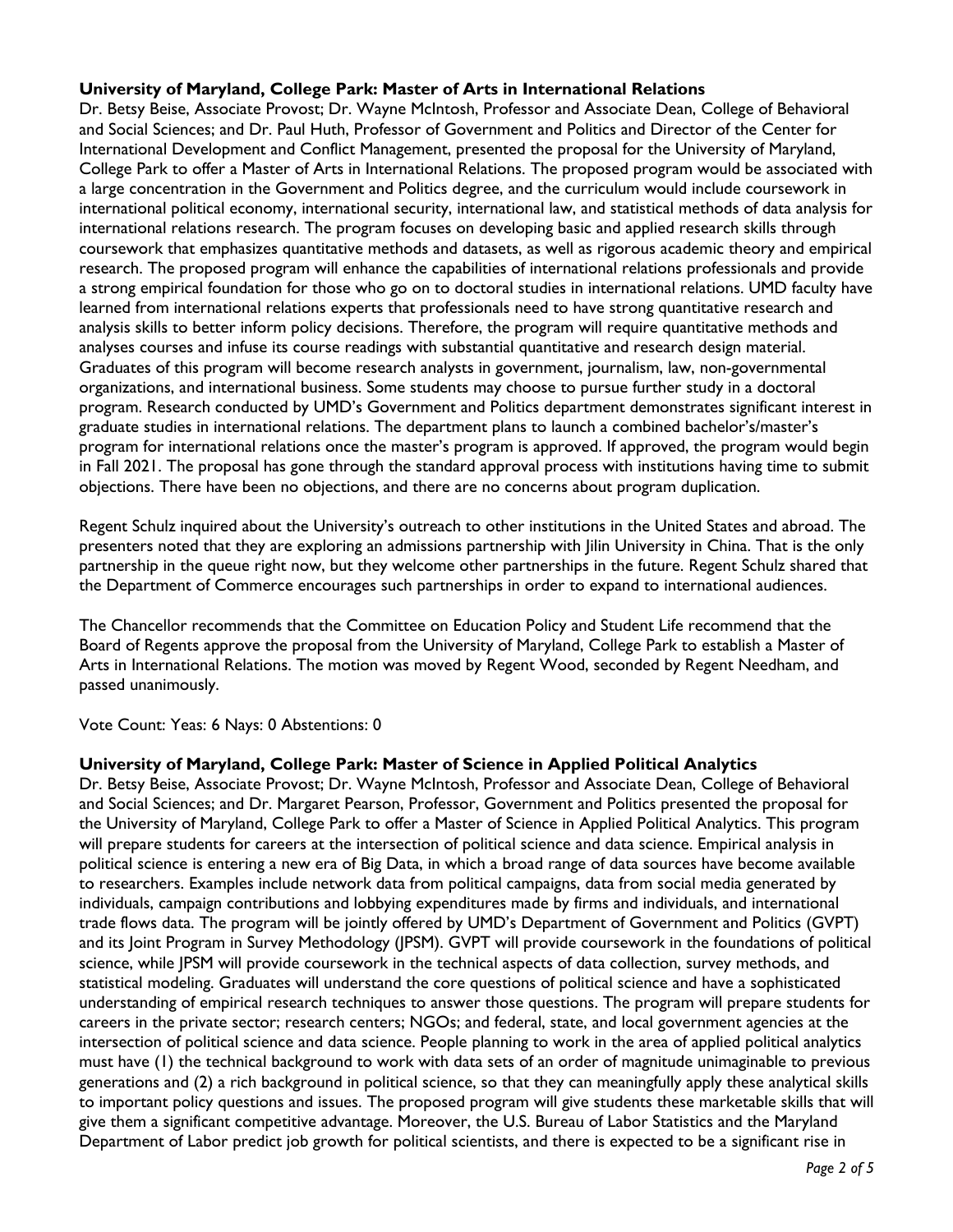data science positions. The proposal has gone through the standard approval process with institutions having time to submit objections. There have been no objections, and there are no concerns about program duplication.

Regent Needham shared that he thought it would be beneficial if the program addressed the ethics of data analysis. The presenters agreed and noted that it will be included. Regent Malhotra asked if anyone is charged with examining failed programs or program proposals to apply lessons for success in the future. The presenters shared that the Office of Extended Studies looks carefully and provides such advice early in the development of program proposals.

The Chancellor recommends that the Committee on Education Policy and Student Life recommend that the Board of Regents approve the proposal from the University of Maryland, College Park to establish a Master of Science in Applied Political Analytics. The motion was moved by Regent Needham, seconded by Regent Malhotra, and passed unanimously.

Vote Count: Yeas: 6 Nays: 0 Abstentions: 0

# **Information Items**

## **Update: P-20 Initiatives**

Dr. Nancy Shapiro, USM Associate Vice Chancellor for Education and Outreach, presented this update to the committee. The P-20 work in the Office of Academic and Student Affairs encompasses partnerships between USM, USM institutions, community colleges, independent universities, and the Maryland Public Schools (P-12). The USM P-20 Office serves as a central point of contact for those education segments to collaborate on shared objectives of building seamless educational experiences for students from pre-kindergarten through college and career. Dr. Shapiro shared updates on:

- The Maryland Center for Computing Education, which is tasked with providing support for computer science education in P-12, including outreach to the school districts, and creating summer professional development programs for teachers;
- Multiple state-wide initiatives to reduce students' time in developmental and remedial math courses and accelerate their time to degree;
- Civic Education and Civic Engagement initiatives;
- B-Power, which is a dual enrollment program in Baltimore City that began in 2016 and now has expanded to include almost every eligible public high school in Baltimore; and
- Teacher Education.

Dr. Shapiro also shared a summary of the recommendations of the Kirwan Commission that are directly relevant to higher education, a report from the Governor's P-20 Leadership Council, and information on USM's participation in the National Association of System Heads.

# **Update on the USM New Student Enrollment Pipeline and Aggregate Student Success; USM-Wide Student Success Initiatives**

Mr. Chad Muntz, Assistant Vice Chancellor of Institutional Research, Data & Analytics; and Dr. MJ Bishop, Associate Vice Chancellor and Director of the Kirwan Center for Academic Innovation, presented this report to the committee. The report provides an update on the level of success achieved by new students entering the enrollment pipeline at USM institutions. Highlights from the report include:

- USM institutions enrolled about 43,000 new degree-seeking undergraduate students FY 2017- FY 2019
	- o First-time, Full-time stable
	- o MDCC Transfers are decreasing
	- o New Other Transfers increasing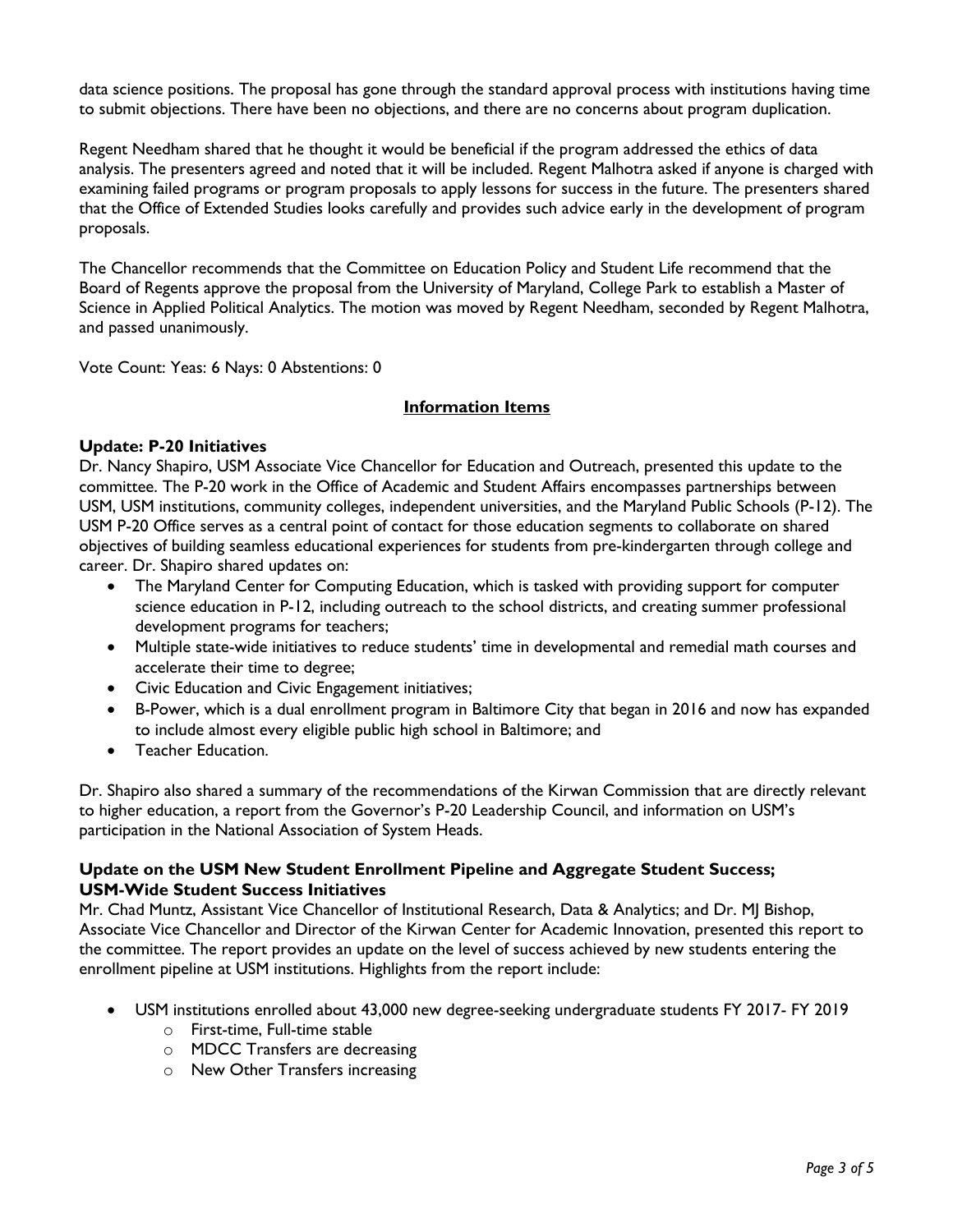- Graduation rates improved with more students most recent 61%
	- o Highest rates for well-prepared and full-time students
	- o Achievement gaps remain for underrepresented minorities
- Future enrollment and degrees
	- o Depend on volume of new students and retention
- In recent years, new student enrollment was increased by New Other Transfers, who have lower retention and graduation rates

#### Mr. Muntz's report notes:

USM institutions have increased new student enrollment and increased student success. This success has come despite an increased mix in the sources and types of new students enrolling at USM institutions. That mix, in combination with the attendance status of these students, ultimately influences retention and graduation rates. It will be difficult for USM to maintain this level of success or to increase without 1) continued efforts to improve student success among part-time, nontraditional students, 2) further narrowing of achievement gaps, and 3) engaging in more outreach to former students and near completers. The pipeline of future high school graduates will continue to decrease nationwide. This has the potential to negatively impact future new student enrollment and the number of new transfers coming from community colleges. In summary, to sustain enrollment and provide the graduates that Maryland's workforce needs, the USM and its institutions must continue to improve on the already high-level of student success they have achieved.

The regents discussed various reasons MD high school graduates leave the state. Chancellor Perman noted the big opportunity the USM has to educate and attract adult learners by adjusting our models to address that population. Vice Chancellor Ellen Herbst noted that USM is examining working adults from the standpoint of their employers and how we can access additional educational needs via the employers. Regents noted that it would be interesting to see where graduates from each local (MD) K-12 school jurisdiction go to college. Mr. Muntz indicated that those data should be available soon.

Dr. MJ Bishop summarized student success outcomes and offered an update about system-level and campus initiatives. Based on a Student Completion JCR USM submitted to the Maryland General in Fall 2019, we know that retention programs to address access include, but are not limited to:

- Online programs and courses.
- Near-completer programs.
- Flexible course scheduling.

Retention programs to address affordability include, but are not limited to:

- Need-based financial aid.
- Dual degree and accelerated degree programs.
- Reducing textbook costs.
- Targeted resources to support first-generation, lower-income and underserved students.

Retention programs to address achievement include, but are not limited to:

- Summer bridge programs
- Improved academic and career advising
- Living learning/residential learning communities
- Course redesign initiatives

Chair Gooden was pleased to hear that all of our institutions are engaging in one or more of the aforementioned strategies. Dr. Bishop also noted major, forthcoming improvements to the electronic articulation and transfer system (ARTSYS) that helps ensure smooth transitions for students wishing to transfer into the USM.